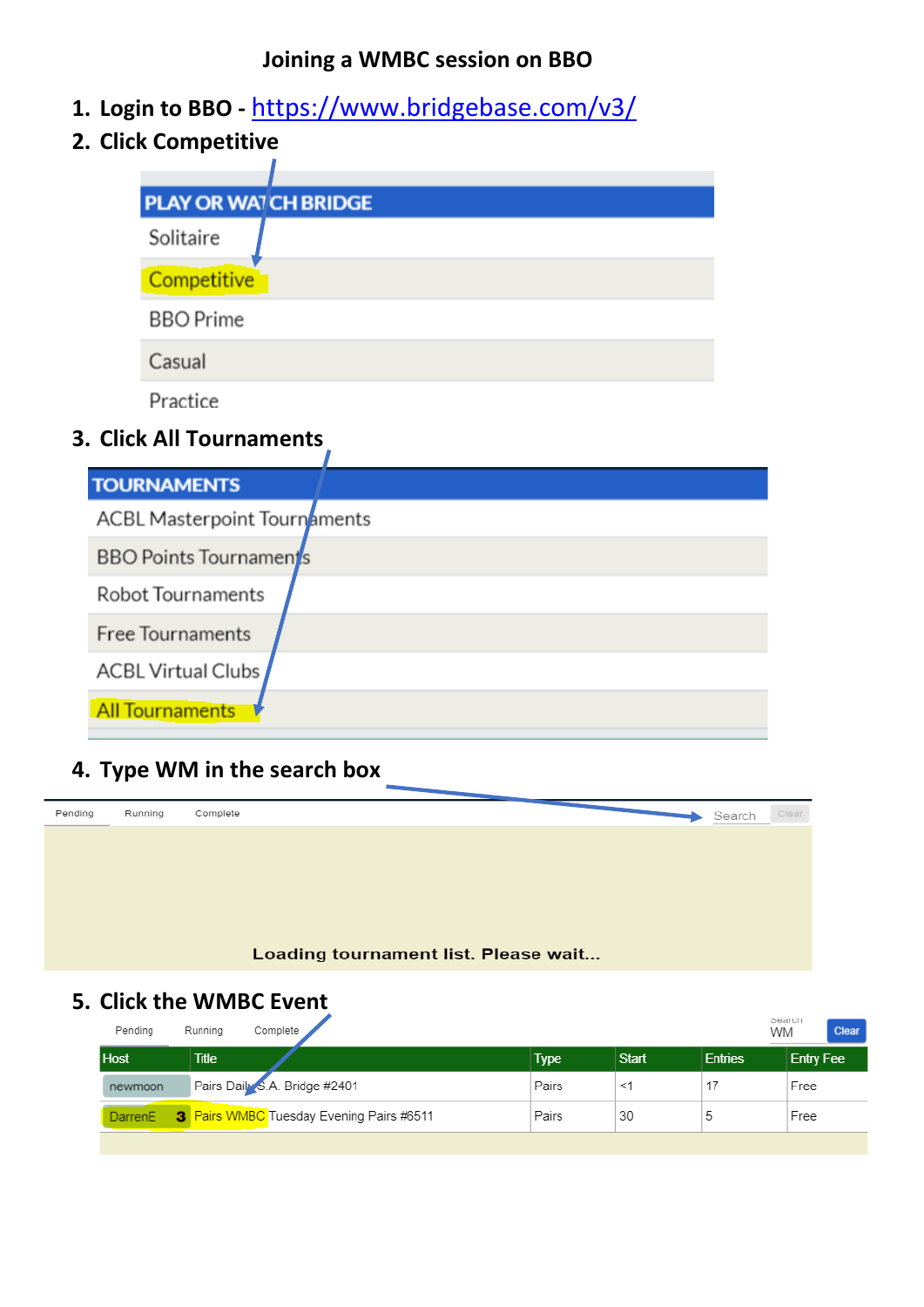**WITH A PARTNER (Only ONE member of the partnership needs to do this)**

**Type in Your Partner's BBO Name here and click invite**

| Register | Details                     | Entries (7 Max 80)                                                                                          | Partnership Desk |  |
|----------|-----------------------------|-------------------------------------------------------------------------------------------------------------|------------------|--|
| Partner  | Play with Robot (0.25 BB\$) | This tournament will be starting in 28 minutes.<br>You need a partner to play in this tournament.<br>Invite |                  |  |

**NB If you are registering in an INDIVIDUAL EVENT YOU will not get the partner option.**

### **WITHOUT A PARTNER IN A PAIRS EVENT**

**You need to register at the Partnership Desk (Please note that this does not guarantee you a game).**

If you are looking for a partner for a pairs event you can register at the Partnership Desk